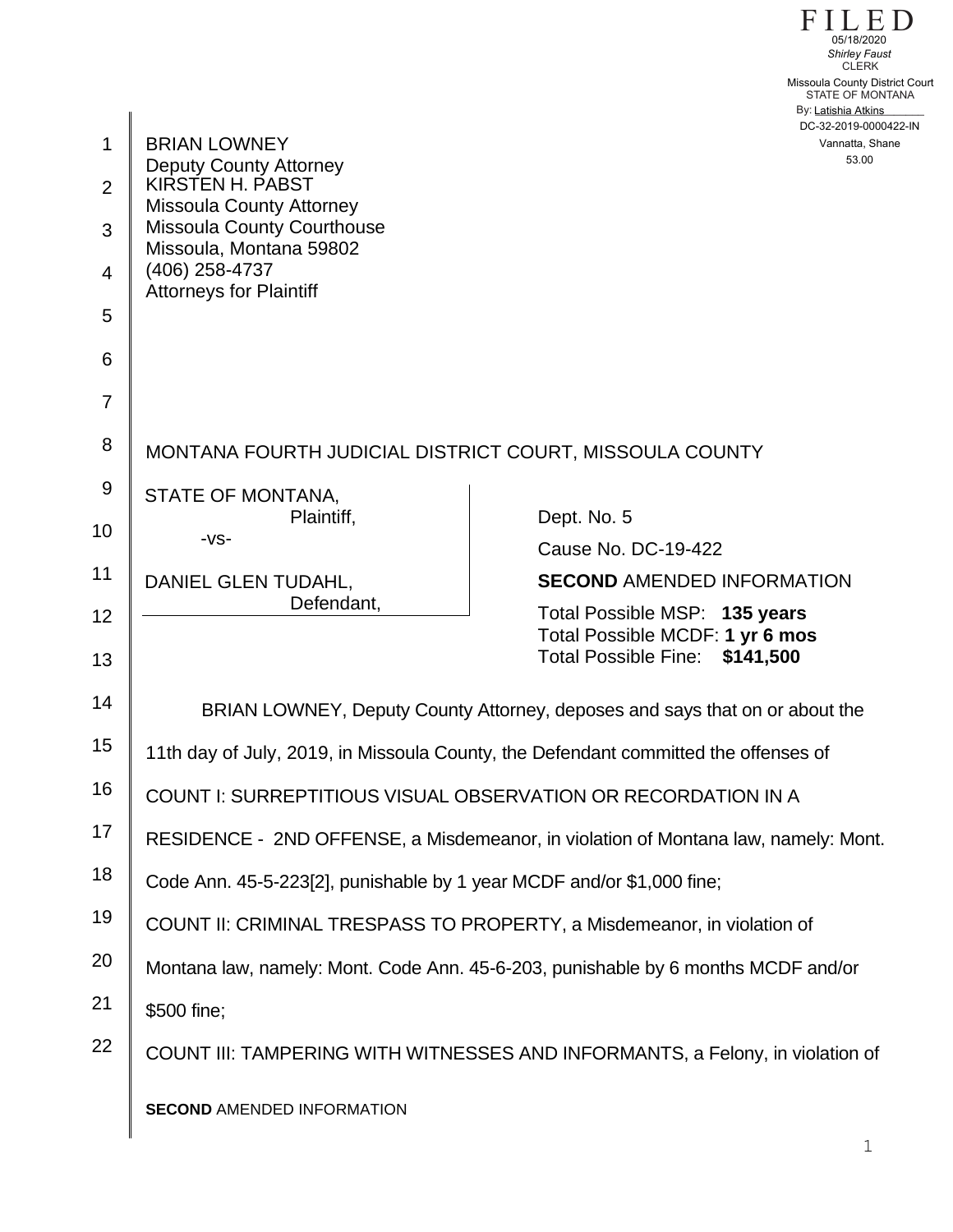1 2 Montana law, namely: Mont. Code Ann. 45-7-206, punishable by 10 years MSP and/or \$50,000 fine.

3 4 5 6 7 8 9 10 11 12 13 14 15 16 17 18 19 20 21 22 **SECOND** AMENDED INFORMATION **COUNT IV: SURREPTITIOUS VISUAL OBSERVATION OR RECORDATION IN A RESIDENCE - 3RD OR SUBSEQUENT OFFENSE, a felony, in violation of Montana law, namely: § 45-5-223(1) & (4), punishable by 5 years MSP and/or a \$10,000 fine. COUNT V: SURREPTITIOUS VISUAL OBSERVATION OR RECORDATION IN A RESIDENCE - 3RD OR SUBSEQUENT OFFENSE, a felony, in violation of Montana law, namely: § 45-5-223(1) & (4), punishable by 5 years MSP and/or a \$10,000 fine.** COUNT VI: INDECENT EXPOSURE - 3RD OR SUBSEQUENT OFFENSE, a Felony, in violation of Montana law, namely: Mont. Code Ann. 45-5-504(1) & (2)(c), punishable by 10 years MSP and/or \$10,000 fine; COUNT VII: INDECENT EXPOSURE TO A MINOR, a Felony, in violation of Montana law, namely: Mont. Code Ann. 45-5-504(1) & (3), punishable by not less than 4 years MSP or more than 100 years MSP and \$50,000 fine. **COUNT VIII: SURREPTITIOUS VISUAL OBSERVATION OR RECORDATION IN A RESIDENCE - 3RD OR SUBSEQUENT OFFENSE, a felony, in violation of Montana law, namely: § 45-5-223(1) & (4), punishable by 5 years MSP and/or a \$10,000 fine.** The facts constituting the offense are: COUNT I: On or about the 11th day of July, 2019, the above-named Defendant purposely or knowingly hid, waited, or otherwise loitered in person or by means of an electronic device within or in the vicinity of a private dwelling house, apartment or other place of residence for the purpose of watching, gazing at, or looking upon any occupant in the residence in a surreptitious manner without the occupant's knowledge, or by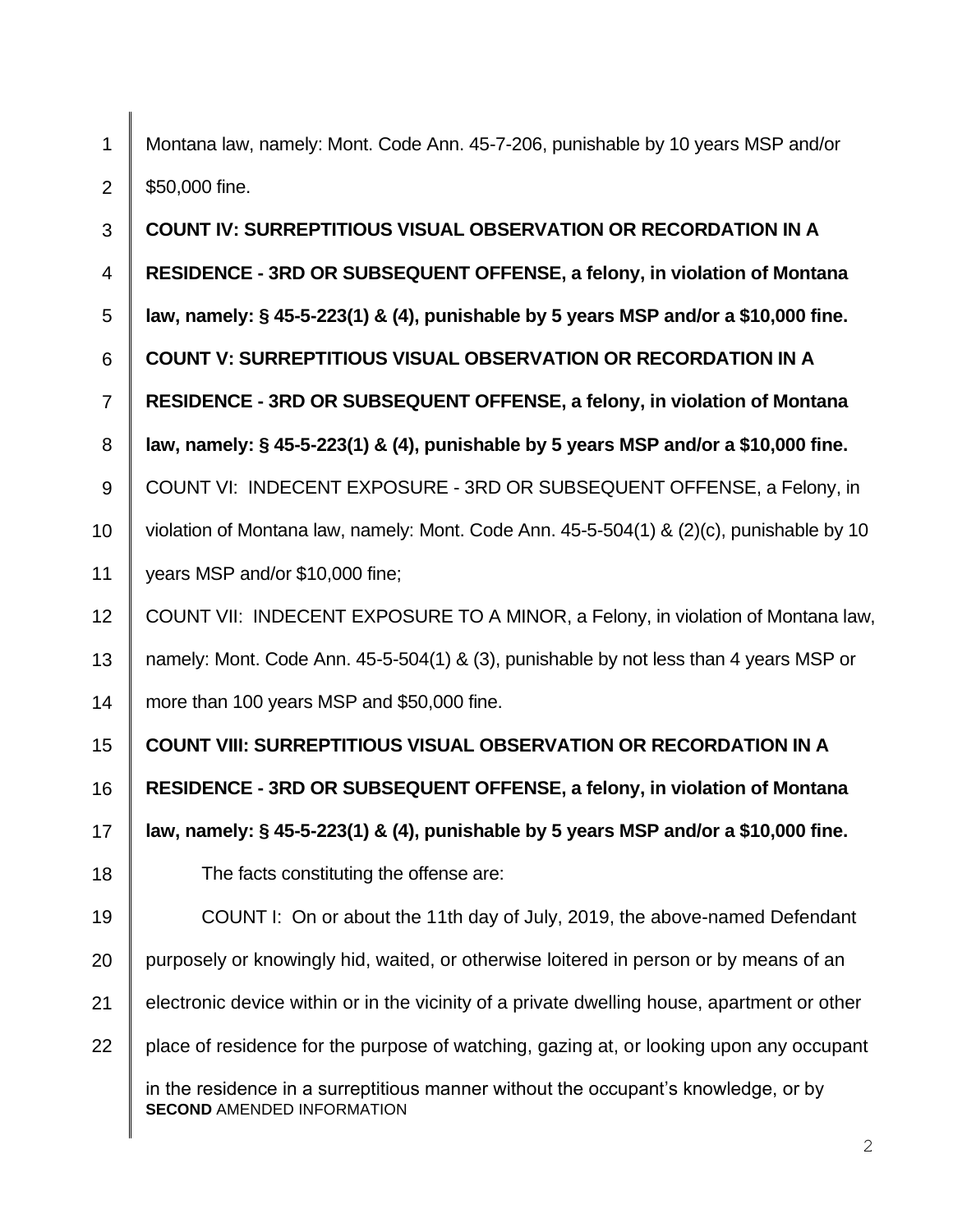2 means of an electronic device, surreptitiously observed or recorded the visual image of any occupant in the residence without the occupant's knowledge.

COUNT II: On or about the 11th day of July, 2019, the above-named Defendant committed the offense of criminal trespass to property by knowingly entering or remaining unlawfully in or upon the premises of Jane Doe's residence.

COUNT III: On or about the 11th day of July, 2019, the above-named Defendant believing that an official proceeding or investigation was pending or about to be instituted, purposely or knowingly attempted to induce or otherwise cause a witness or informant to testify or inform falsely.

10 12 13 14 15 **COUNT IV: On or about the 9th day of January, 2020, the above-named Defendant purposely or knowingly hid, waited, or otherwise loitered in person or by means of an electronic device within or in the vicinity of a private dwelling house, apartment or other place of residence for the purpose of watching, gazing at, or looking upon any occupant in the residence in a surreptitious manner without the occupant's knowledge.**

16 17 18 19 20 21 **COUNT V: On or about the 19th day of January, 2020, the above-named Defendant purposely or knowingly hid, waited, or otherwise loitered in person or by means of an electronic device within or in the vicinity of a private dwelling house, apartment or other place of residence for the purpose of watching, gazing at, or looking upon any occupant in the residence in a surreptitious manner without the occupant's knowledge.**

22

1

3

4

5

6

7

8

9

11

COUNT IV: On or about February 21st, 2020, Defendant purposely or knowingly

**SECOND** AMENDED INFORMATION exposed his genitals under circumstances in which the Defendant knew the conduct was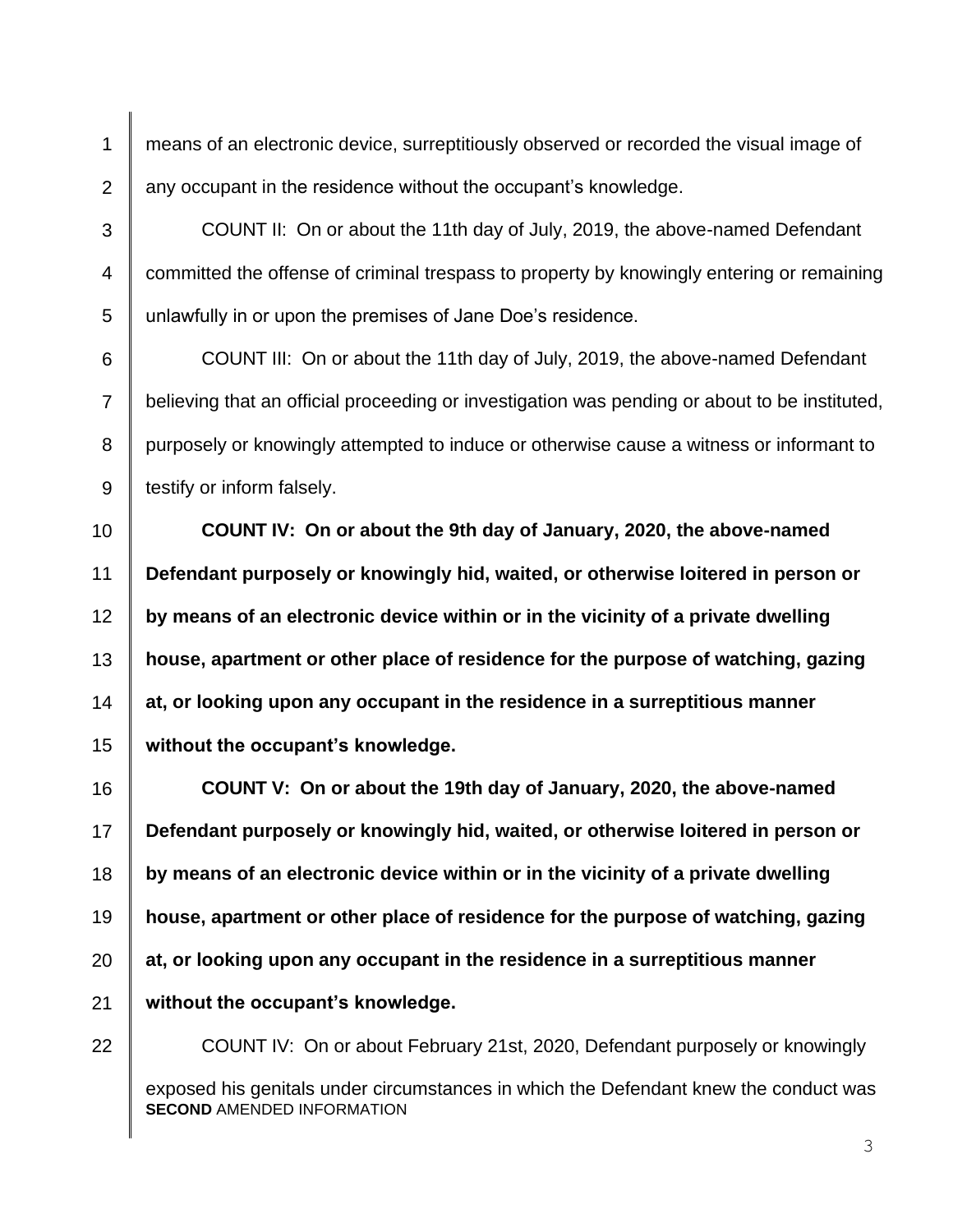2 3 4 likely to cause affront or alarm in order to arouse or gratify the Defendant's own sexual response or desire or the sexual response or desire of any person. The Defendant has been convicted on two previous occasions of Indecent Exposure, in violation of Mont. Code Ann. § 45-5-504.

7 COUNT V: On or about February 21st, 2020, Defendant knowingly or purposely exposed his genitals under circumstances in which the Defendant knew the conduct was likely to cause affront or alarm in order to arouse or gratify the Defendant's own sexual response or desire or the sexual response or desire of any person. At the time of the offense, the Defendant knew his conduct would be observed by a person (W.W.) who was under 16 years of age. The Defendant is more than four (4) years older than W.W.

11 12 13 14 15 16 **COUNT VIII: On or about the 15th day of May, 2020, the above-named Defendant purposely or knowingly hid, waited, or otherwise loitered in person or by means of an electronic device within or in the vicinity of a private dwelling house, apartment or other place of residence for the purpose of watching, gazing at, or looking upon any occupant in the residence in a surreptitious manner without the occupant's knowledge.**

A list of possible witnesses for the state now known to the prosecution is as follows:

20 21 22

17

18

19

1

5

6

8

9

10

**SECOND** AMENDED INFORMATION JANE DOE, C/O MISSOULA COUNTY ATTORNEY'S OFFICE HUSBAND OF JANE DOE, C/O MISSOULA COUNTY ATTY OFFICE ROBERT KENNEDY, MISSOULA COUNTY SHERIFF'S DEPT GARRETT KOPPES, MISSOULA COUNTY SHERIFF'S DEPT TYLER TERRILL, MISSOULA COUNTY SHERIFF'S DEPT MICHAEL HASH, MISSOULA COUNTY SHERIFF'S DEPT REPRESENTATIVE(S), MISSOULA COUNTY 911, TBD REPRESENTATIVE(S), MISSOULA COUNTY JAIL, TBD EXPERT(S), CELLEBRITE, TBD J.M., C/O MISSOULA COUNTY ATTORNEY'S OFFICE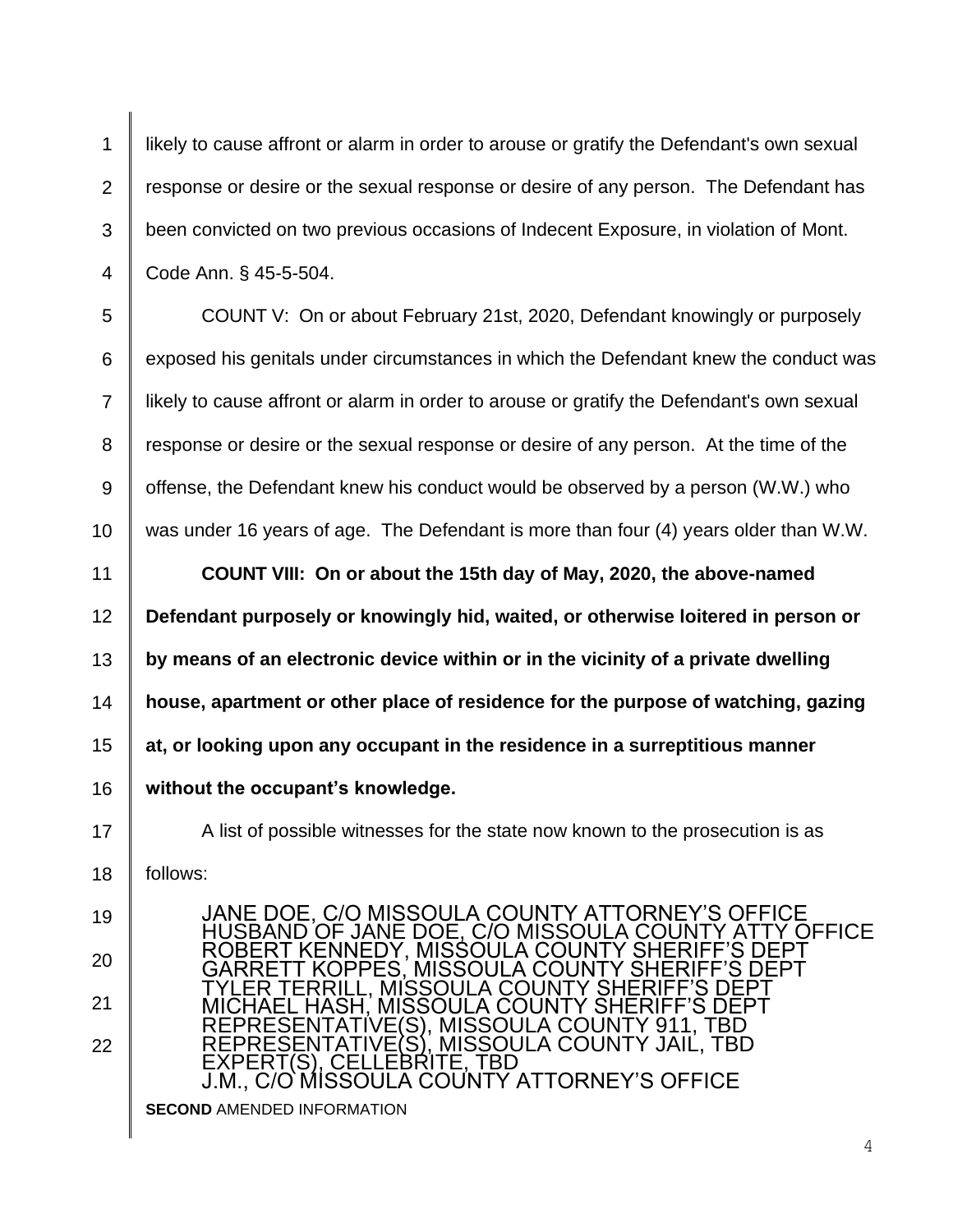| 1<br>$\overline{2}$<br>3<br>4<br>5<br>6 | W.W., C/O MISSOULA COUNTY ATTORNEY'S OFFICE<br>J.W., C/O MISSOULA COUNTY ATTORNEY'S OFFICE<br>JOSHUA HARRIS, MISSOULA POLICE DEPARTMENT<br>SALISHA TENNISON, MISSOULA POLICE DEPARTMENT<br>SALISHA TENNISON, MISSOULA POLICE DEPARTMENT<br>ERIC SEAGRAVE, CURRENTS<br>M.S., C/O MISSOULA COUNTY ATTORNEY'S OFFICE<br>JOSHUA JOHNSTON, MISSO<br>Any witness necessary for foundation, rebuttal, impeachment and/or<br>chain of custody. |
|-----------------------------------------|----------------------------------------------------------------------------------------------------------------------------------------------------------------------------------------------------------------------------------------------------------------------------------------------------------------------------------------------------------------------------------------------------------------------------------------|
| 7                                       | Dated this 15th day of May, 2020.                                                                                                                                                                                                                                                                                                                                                                                                      |
| 8                                       | /s/ Brian Lowney                                                                                                                                                                                                                                                                                                                                                                                                                       |
| 9                                       | <b>BRIAN LOWNEY</b><br>Deputy County Attorney                                                                                                                                                                                                                                                                                                                                                                                          |
| 10                                      |                                                                                                                                                                                                                                                                                                                                                                                                                                        |
| 11                                      |                                                                                                                                                                                                                                                                                                                                                                                                                                        |
| 12                                      |                                                                                                                                                                                                                                                                                                                                                                                                                                        |
| 13                                      |                                                                                                                                                                                                                                                                                                                                                                                                                                        |
| 14                                      |                                                                                                                                                                                                                                                                                                                                                                                                                                        |
| 15                                      |                                                                                                                                                                                                                                                                                                                                                                                                                                        |
| 16                                      |                                                                                                                                                                                                                                                                                                                                                                                                                                        |
| 17                                      |                                                                                                                                                                                                                                                                                                                                                                                                                                        |
| 18                                      |                                                                                                                                                                                                                                                                                                                                                                                                                                        |
| 19                                      |                                                                                                                                                                                                                                                                                                                                                                                                                                        |
| 20                                      |                                                                                                                                                                                                                                                                                                                                                                                                                                        |
| 21                                      |                                                                                                                                                                                                                                                                                                                                                                                                                                        |
| 22                                      |                                                                                                                                                                                                                                                                                                                                                                                                                                        |
|                                         | <b>SECOND AMENDED INFORMATION</b>                                                                                                                                                                                                                                                                                                                                                                                                      |